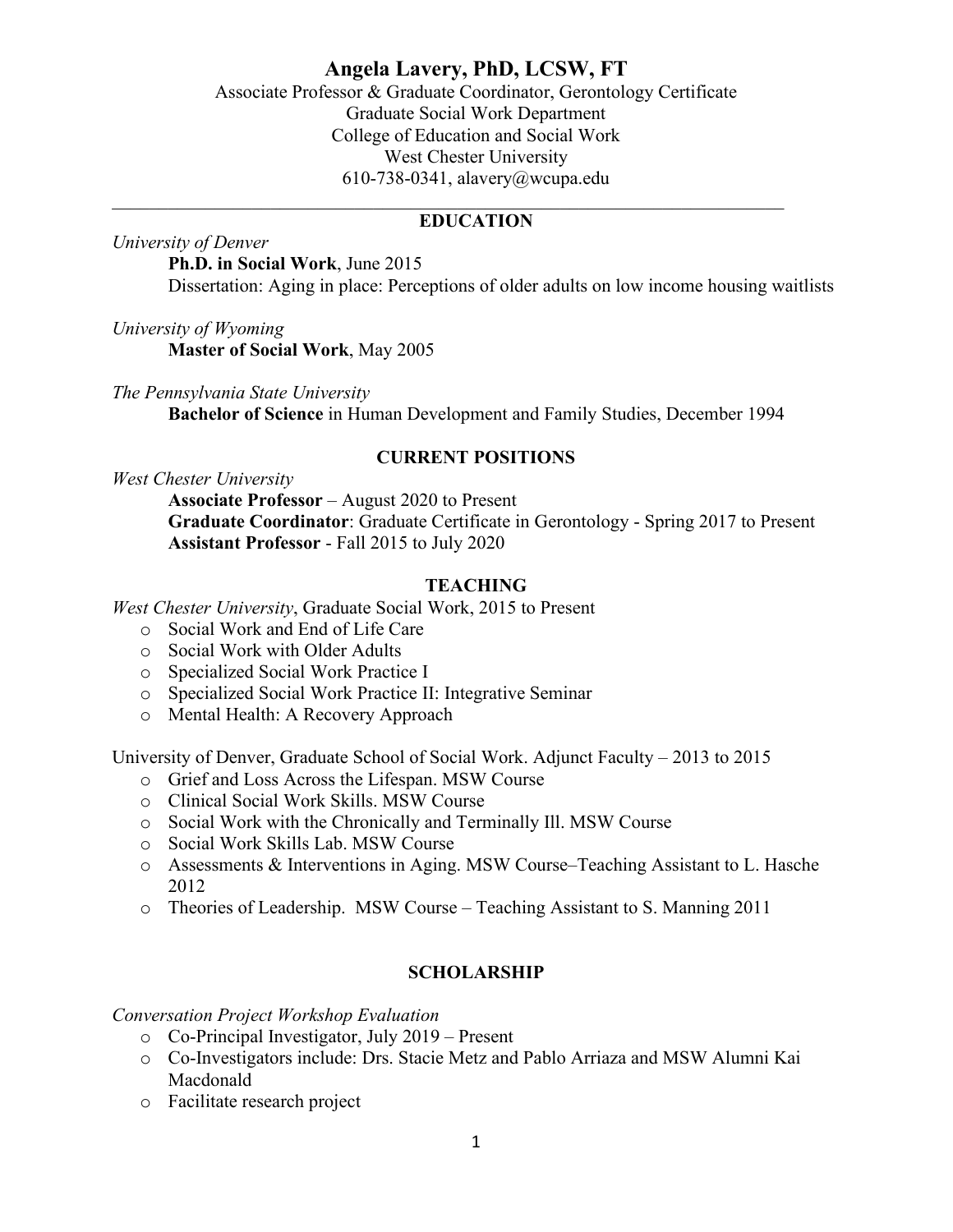- o Use a one-group pretest-posttest mixed methods design to evaluate the Conversation Project (end of life) workshops that are conducted with WCU BSW and MSW students and alumni
- o IRB approval received August 2019

### *Older Adults' Equine Activities & Interactions*

- o Principal Investigator, May 2021 Present
- o Facilitate research project
- o Qualitative research project utilizing digital story telling with student interaction and facilitation.
- o IRB approval received August 2021

## *Graduate Student Distance Education Intergenerational Service Learning Project*

- $\circ$  Co-Principal Investigator, Fall 2021 Application Under Review with the IRB
- o Facilitate service learning research project
- o Mixed Methods research project

## **ADDITIONAL RESEARCH EXPERIENCE**

Graduate School of Social Work, University of Denver *Research Assistant, September 2012 – May 2014*

Assisted the principal investigators with a research project that assessed risk factors for and consequences of elder maltreatment, along with exploration of the service needs of older adults at risk for maltreatment. The variety of tasks for this project included assisting with the development of a training manual for the interviewers, securing licensing for the use of all the assessment tools and measures used throughout the study and the ordering of those assessment tools and measures. Assisted with the training of interviewers. Coordinated the scheduling of participant interviews. Conducted interviews with participants and provided weekly update reports to primary investigators.

Wyoming Geriatric Education Center, University of Wyoming

*Assistant Director & Project Coordinator, May 2008 – August 2010*  Assisted in the development of evaluation forms for all courses, workshops and conferences organized by the Wyoming Geriatric Education Center (WyGEC). Met with faculty team members to assist with evaluation committee meetings. Completed tasks to evaluate primary, secondary and tertiary outcomes of the WyGEC educational goals and objectives.

Fay Whitney School of Nursing, University of Wyoming *Research Assistant, May 2005 – September 2005*

 Assisted faculty with various research projects, including preparing sample packets (saliva collection vials, and paperwork) for study participants.

## **PEER-REVIEWED PUBLICATIONS**

Lavery, A. L., Hasche, L. K., DePrince, A. P., Gagnon, K., Srinivas, T. & Boyce, E. (2020). Mental health consequences and service utilization among older adults at risk for financial exploitation. *Social Work Research*, *44*(4), 257-265.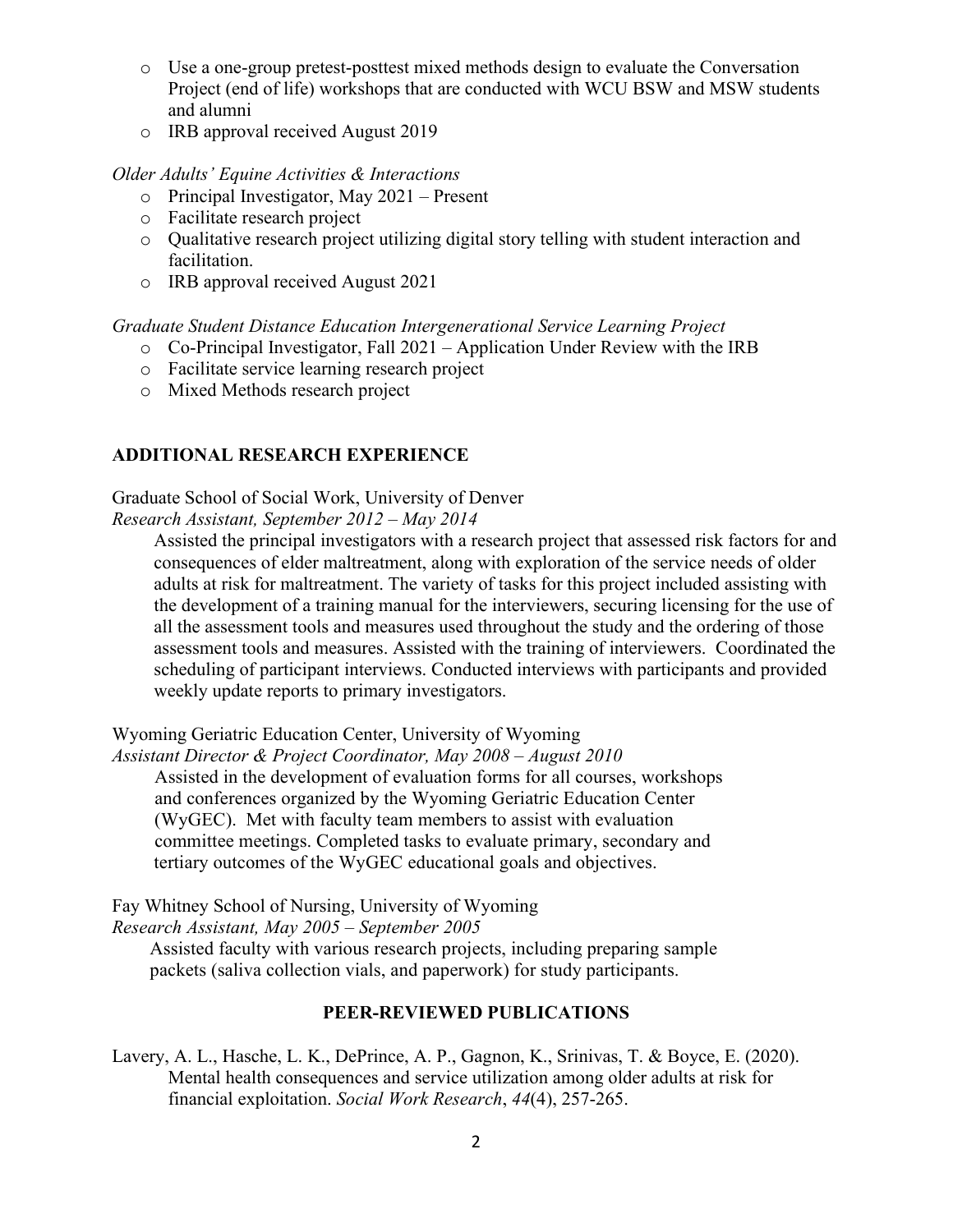- Bowen, M.E., Gaynor, B., Phillips, L. Orsega-Smith, E., Lavery, A., Mitchell, A., & Basehore, H. (2020). Factors associated with health service utilization among older adults in a Mobile Veterans Program. *The Journal of Gerontological Nursing*, *46*(5), 15-22.
- Buck, P. & Lavery, A. (2020). Animal-assisted activities for children on the autism spectrum: Parent insights. *Human Animal Interaction Bulletin, 8*(1), 78-89.
- Kattari, S., Lavery, A. & Hasche, L. (2017). Applying a social model of disability across the lifespan. *Journal of Human Behavior in the Social Environment, 27*(8), 865-880.
- Hasche, L.K. & Lavery A. (2015). As needed: Case management across aging services in response to depression. *Journal of Gerontological Social Work, 58*(3), 272-288.

### **OTHER – PUBLICATIONS**

- Lavery A. (2021). COVID-19: A Reminder that Addressing Ageism is Essential. *Mental Health: NASW Practice Specialty Practice Section: Spring/Summer 2021*, 5-6.
- Lavery-Benson, A. (2010). Transitions in Care. *AGHE Exchange: A Newsletter of the Association for Gerontology in Higher Education, 34*(1), 14-15.

### **MANUSCRIPTS UNDER PEER REVIEW & IN PROGRESS**

- Lavery, A. (in preparation for submission). Loss within liminality: Older adults waiting for affordable housing.
- Lavery, A., Chiarelli-Helminiak, C., & Myers, W. (in preparation for submission). Utilizing photos for deeper learning: Human rights and specialized practice MSW education.
- Lavery, A. (in preparation for submission). Drama, politics and cliques: Experiences of older adults waiting for low-income housing.

#### **PEER-REVIEWED PRESENTATIONS**

- Thomas Steward, A., Lavery, A. & Moody, H. (October, 2019). Approaches to Infusing Critical Gerontology Across Social Work Curricula. Workshop presented at the annual conference of the *Council on Social Work Education*, Denver, CO.
- Lavery, A., Chiarelli-Helminiak, C. & Myers, W. (November, 2018). Utilizing Photos for Deeper Learning: Human Rights and Specialized Practice. Presented at the annual conference for the *Council on Social Work Education*, Orlando, FL.
- Hasche, L. & Lavery, A. (November, 2018). Service Needs Among Older Adults at Risk for Financial Elder Abuse. Presented at the annual conference for the *Gerontology Society of America*, Boston, MA.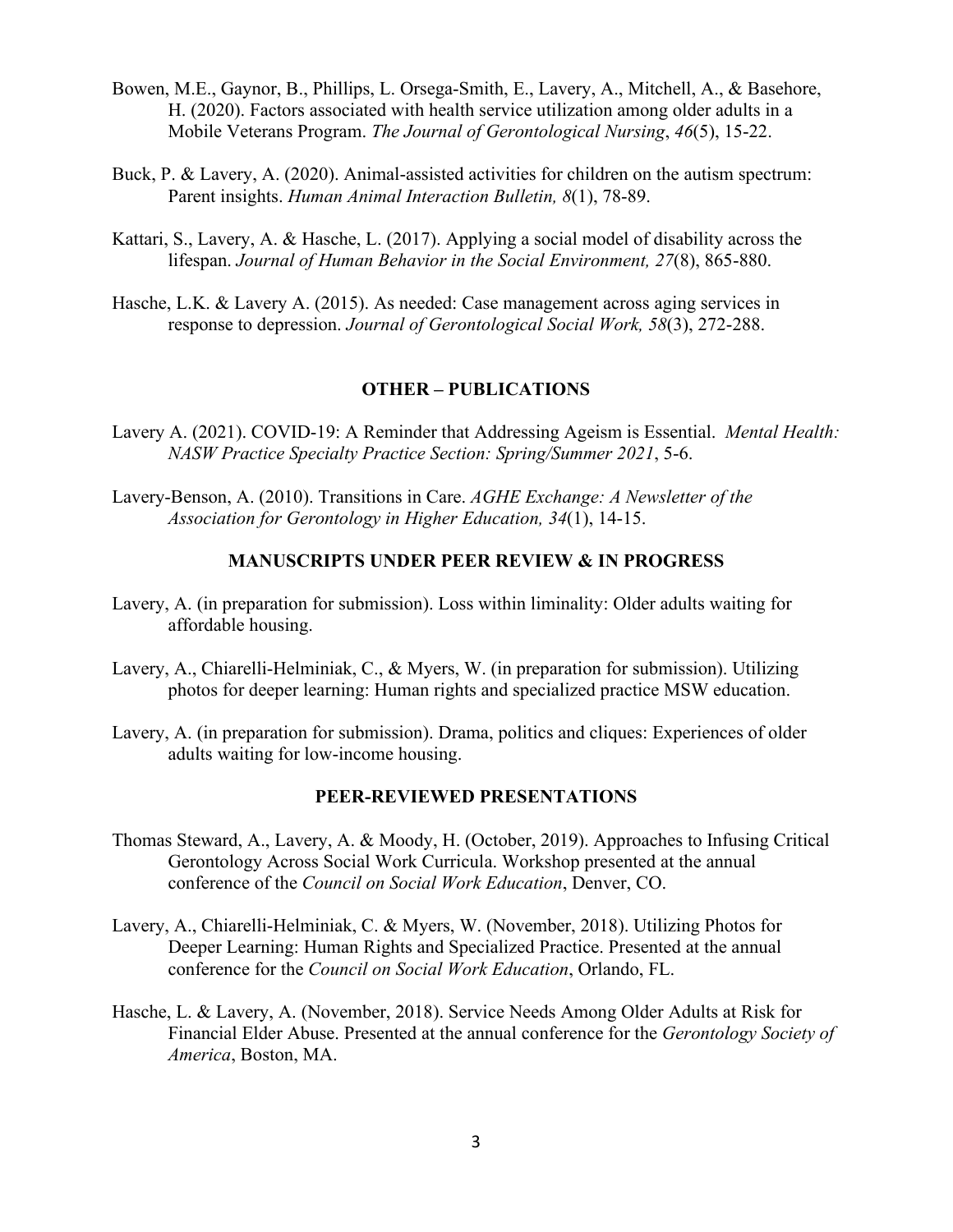- Lavery, A., Kattari, S., Hasche, L. & McQueen, J. (October, 2017). Using a Social Model of Disability in Social Work and Gerontology Education. Panel presented at the annual conference of the *Council on Social Work Education*, Dallas, TX.
- Lavery, A. (November, 2016). Liminality and Loss: Waiting for Affordable Housing. Paper presented at the annual conference of the *Council on Social Work Education* in Atlanta, GA.
- Lavery, A. (November, 2015). A Place with a Patio: Using Qualitative Interviews and Photos to Expand Views of Aging. Paper presented at the annual conference of the *Gerontological Society of America*, Orlando, FL.
- Lavery, A. (November, 2015). Need to Move but Cannot: Older Adults Waiting for Low Income Housing or Assistance. Paper presented at the annual conference of the *Gerontological Society of America*, Orlando, FL.

## **GRANTS & FELLOWSHIPS**

West Chester University *FY 2021, College of Education and Social Work Research Funding Grant. \$3,000* Role: Author (submitted March 2021– Awarded funding May 2021) *Summer 2016 AWA Support – pilot study*  Older Adults' Equine Activities & Interactions

West Chester University *FY 2017, University Research Funding Grant. \$6,928* Role: Co-Author (submitted December 18, 2015) – Did not receive funding College of Business and Public Affairs Research Award. *Summer 2016 AWA Support – pilot study*  Animal Assisted Interventions in Dementia Care Settings – Did not receive funding

Graduate School of Social Work, University of Denver *2013, Dissertation Support Award. \$3,000* Role: Writer and Administrator

U.S. Department of Health and Human Services Health Resources Services Administration (HRSA)

*2010 Geriatric Education Center Funding. Five-year period, continuation grant. \$2.1 million.*  Role: Assisted Primary Wyoming Geriatric Education Center director and grant writing committee members with writing and administration.

University of Wyoming Kaiser Ethics Project Grant *2010 Supplemental Grant for Wyoming Geriatric Education Center, \$1,000.*  Role: Writer and Administrator.

## **SERVICE**

*West Chester University* Department **Chair**, Gerontology Certificate Program Curriculum Committee, Fall 2016- Present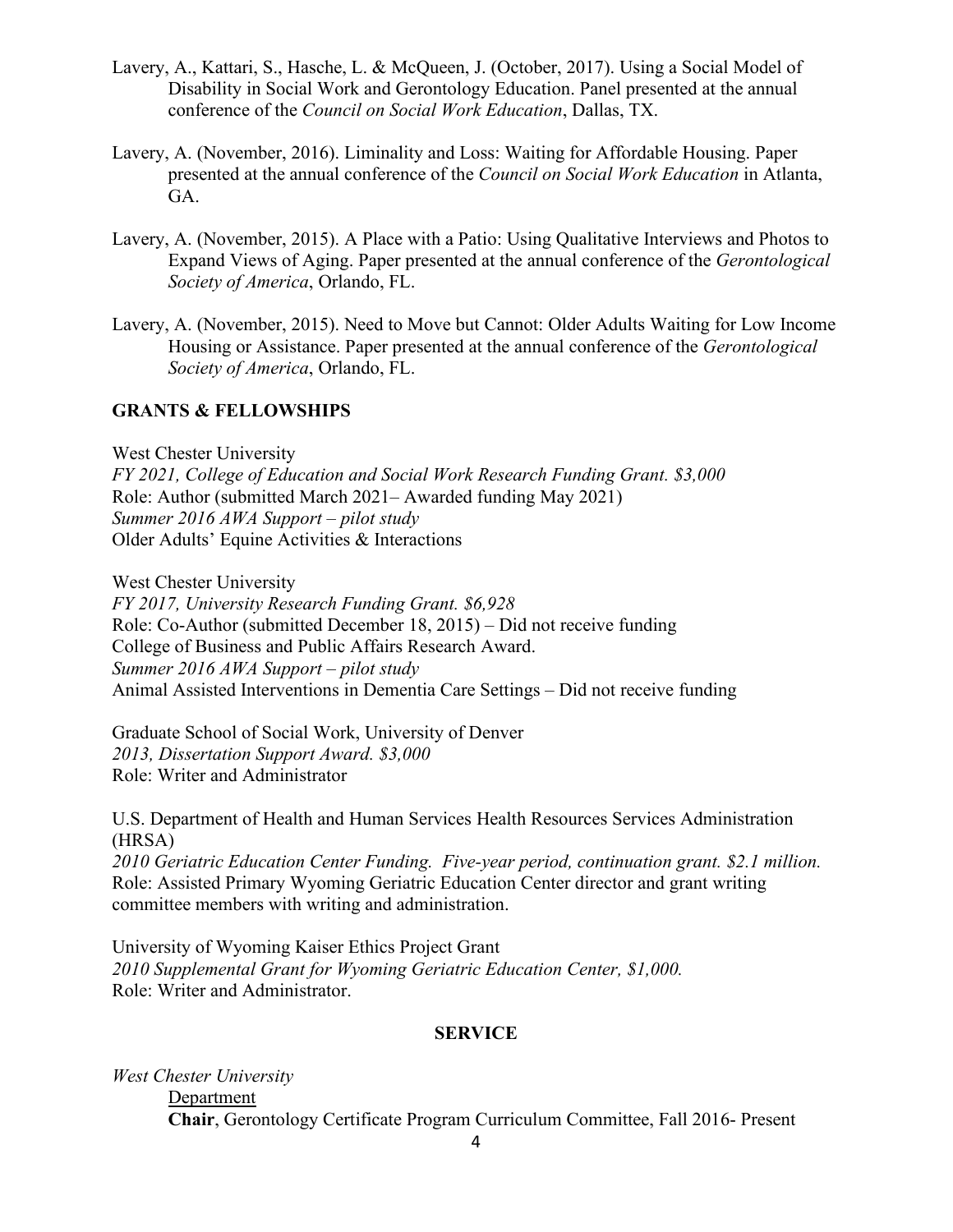**Graduate Coordinator**, Gerontology Certificate Program, Fall 2016- Present

**Chair,** Faculty Search Committee – Academic Year 2020-2021

### **Lead Instructor**

- o SWG 561 Specialized Practice I: Individuals
- o SWG 563 Specialized Practice II: Integrative Seminar, Spring 2019 Summer 2019
- o SWG 560 Mental Health- A Recovery Approach
- o SWG 571 Social Work with Older Adults, Fall 2016 Present
- o SWG 580 Social Work Practice and End of Life Care, Fall 2016 Present
- o SWG 598 Field Practicum III, Fall 2017 to Spring 2018, Summer 2019 Fall 2019
- o SWG 599 Field Practicum IV, Fall 2017 to Spring 2018, Summer 2019 -- Fall 2019

**Member**, MSW Curriculum Committee, Fall 2016-Present

**Teaching Observer** (Adjunct), Fall 2019 and Spring 2017

**Advisor**, Graduate Social Work Student Association, 2016-2017, Co-Advisor 2015-2016

**Reviewer and Interviewer**, MSW Program Admissions Committee, Fall 2016 to present

### *University*

**Advisory Council Member**: Resource Pantry, January 2018 – Present

**Faculty Senate Proxy** Spring 2017 – Present

**Member**, WCU Graduate Council, Spring 2017 – Present

### *Community*

**Board Member**: Barclay Friends, April 2018 – Present Additional Duties: Care and Compliance Committee and Governance Committee

### *Professional*

**NASW – PA Aging Committee Member** January 2021 - Present

**Invited Article Reviewer,** *Journal of Applied Gerontology*, Spring 2019, Fall 2018 and Spring 2017

**Task Force Member**: Development of Gero Curricular Guide for the Council on Social Work Education, 2016

**Membership Committee**, Association for Gerontology Education in Social Work (AGE-SW), 2014-2016